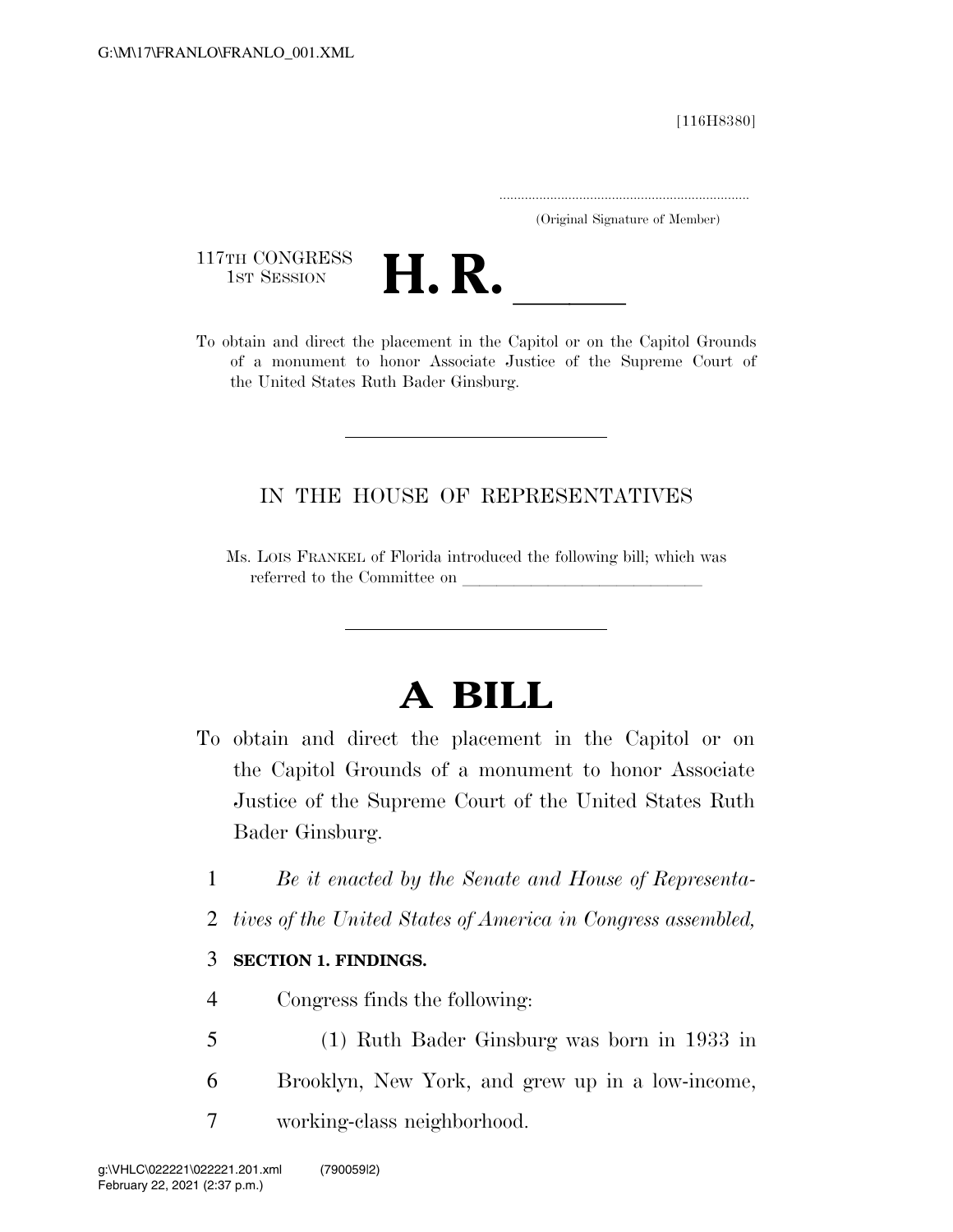| $\mathbf{1}$   | (2) Ginsburg graduated from Cornell University        |
|----------------|-------------------------------------------------------|
| $\overline{2}$ | in 1954, finishing first in her class.                |
| $\mathfrak{Z}$ | (3) Ginsburg enrolled at Harvard Law School           |
| $\overline{4}$ | in 1956, entering into a class of 552 men and only    |
| 5              | 8 other women.                                        |
| 6              | $(4)$ As a law student, Ginsburg became the first     |
| 7              | female member of the prestigious legal journal, the   |
| 8              | Harvard Law Review. She also cared for her hus-       |
| 9              | band, Martin Ginsburg, who had been diagnosed         |
| 10             | with cancer, and their young daughter.                |
| 11             | (5) Ginsburg finished her legal education at Co-      |
| 12             | lumbia Law School, where she graduated first in her   |
| 13             | class in 1959.                                        |
| 14             | (6) Ginsburg taught at Rutgers University Law         |
| 15             | School from 1963 to 1972 and at Columbia Law          |
| 16             | School from 1972 to 1980, where she became the        |
| 17             | school's first female tenured professor.              |
| 18             | (7) During the 1970s, Ginsburg served as the          |
| 19             | director of the Women's Rights Project of the Amer-   |
| <b>20</b>      | ican Civil Liberties Union. In this position, she led |
| 21             | the fight against gender discrimination and success-  |
| 22             | fully argued 6 landmark cases before the Supreme      |
| 23             | Court of the United States (in this section referred  |
| 24             | to as the "Supreme Court").                           |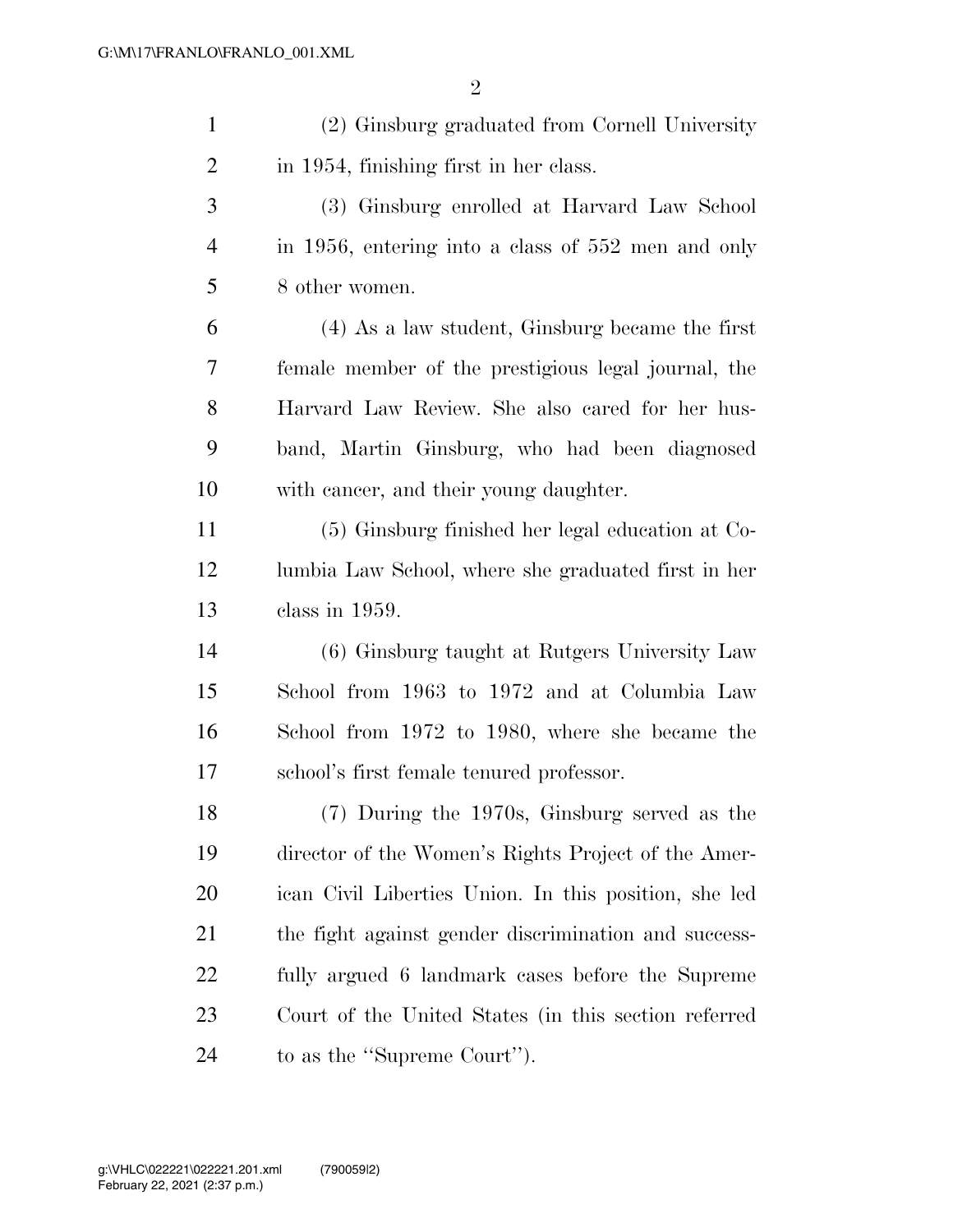| $\mathbf{1}$   | (8) Ginsburg won 5 cases on gender discrimina-        |
|----------------|-------------------------------------------------------|
| $\overline{2}$ | tion before the Supreme Court, including the case     |
| 3              | Weinberger v. Wiesenfeld, which involved a portion of |
| $\overline{4}$ | the Social Security Act that favored women over       |
| 5              | men, because the Act granted certain benefits to      |
| 6              | widows, but not widowers.                             |
| 7              | (9) In 1980, President Jimmy Carter appointed         |
| 8              | Ginsburg to the United States Court of Appeals for    |
| 9              | the District of Columbia Circuit.                     |
| 10             | (10) In 1993, President Bill Clinton appointed        |
| 11             | Ginsburg to the Supreme Court to fill the seat va-    |
| 12             | cated by Associate Justice Byron White.               |
| 13             | $(11)$ On August 3, 1993, the Senate confirmed        |
| 14             | Ginsburg's nomination to the Supreme Court by a       |
| 15             | 96 to 3 vote.                                         |
| 16             | (12) Ginsburg became the second female justice        |
| 17             | to serve on the Supreme Court as well as the first    |
| 18             | Jewish female justice to serve on the Supreme         |
| 19             | Court.                                                |
| 20             | (13) As a justice, Ginsburg presented a strong        |
| 21             | voice in favor of gender equality, voting rights, the |
| 22             | rights of workers, and the separation of church and   |
| 23             | state.                                                |
| 24             | $(14)$ In 1996, Ginsburg wrote the Supreme            |
| 25             | Court's landmark decision in United States v. Vir-    |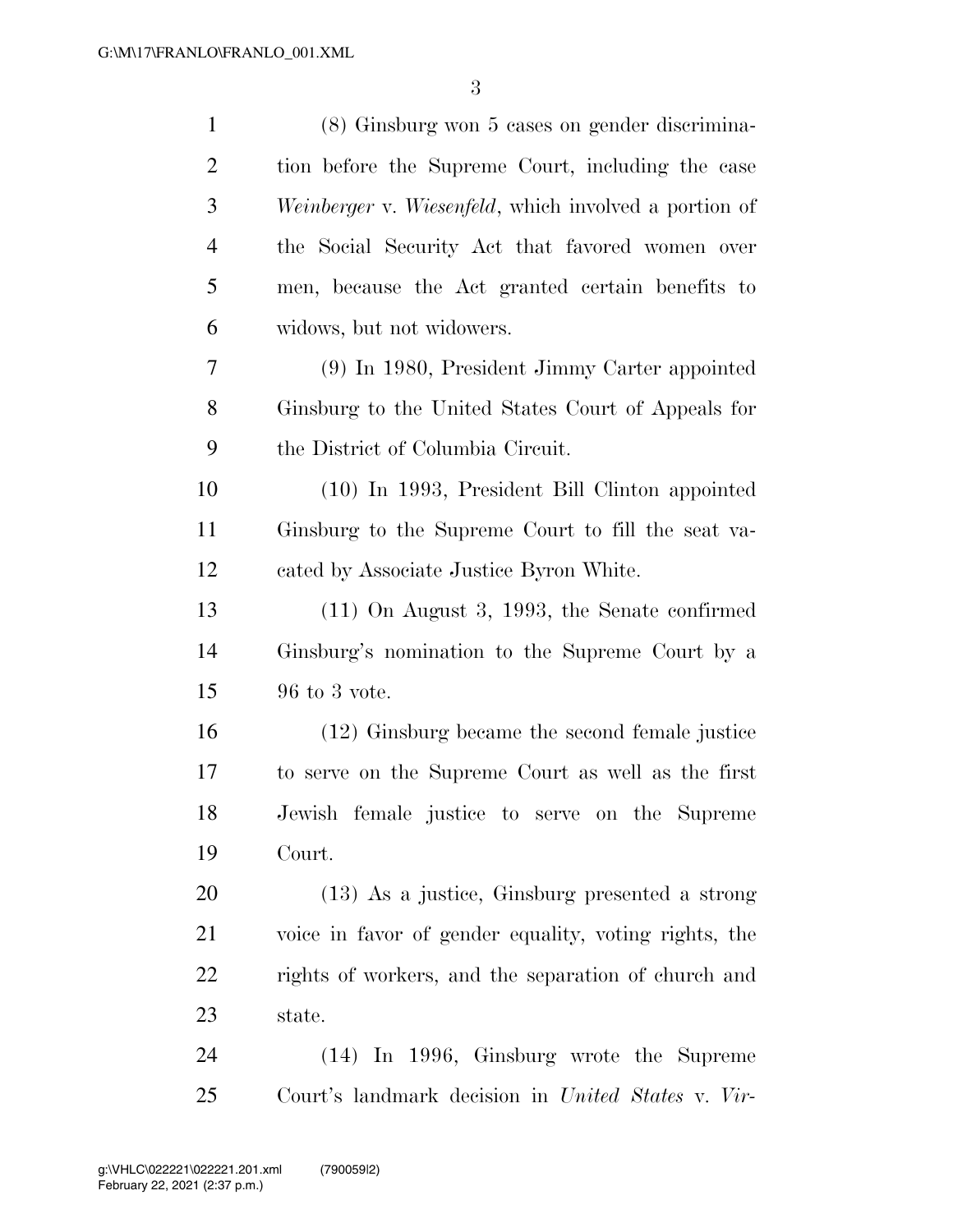*ginia*, which held that the State-supported Virginia Military Institute could not refuse to admit women.

 (15) Despite her reputation for restrained writ- ing, Ginsburg gathered considerable attention for her dissenting opinion in *Bush* v. *Gore* by subtly con- cluding her decision with the words, ''I dissent'', a significant departure from the traditional ''respect-fully dissent''.

 (16) Ginsburg famously dissented in *Ledbetter*  v. *Goodyear Tire & Rubber Co.*, where the plaintiff, a female worker being paid significantly less than males with her same qualifications, sued under title VII of the Civil Rights Act of 1964 (42 U.S.C. 2000e et seq.), but was denied relief under a statute of limitation issue. Ginsburg broke with tradition and wrote a high colloquial version of her dissent to read from the bench. In her dissent, she also called for Congress to undo this improper interpretation of the law.

 (17) Ginsburg's impactful dissent in *Ledbetter*  v. *Goodyear Tire & Rubber Co.* led to the successful passage of the Lilly Ledbetter Fair Pay Act of 2009 (Public Law 111–2; 123 Stat. 5), which was the first piece of legislation signed by President Barack Obama.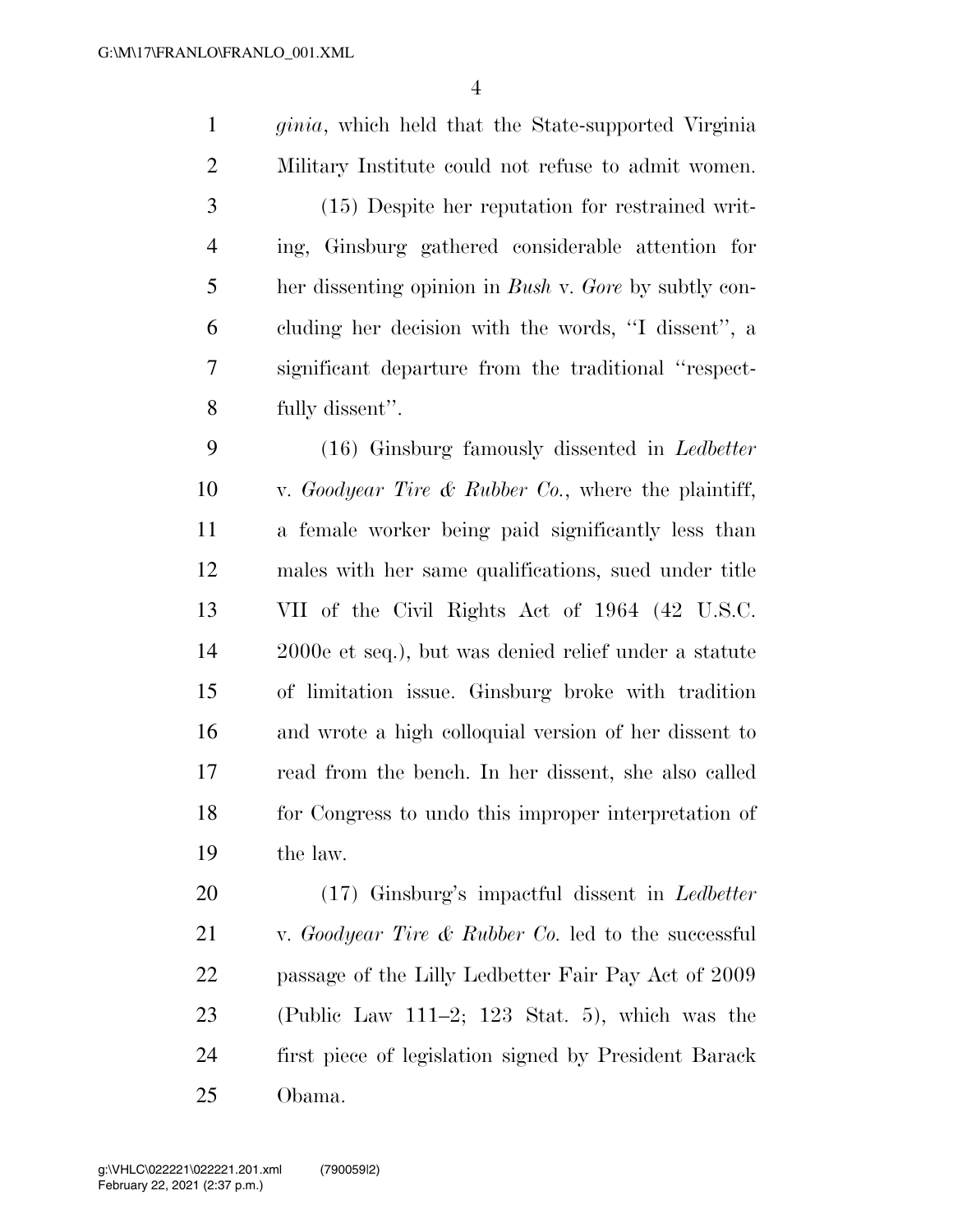(18) In 2013, when the Supreme Court ruled in a 5–4 decision in *Shelby County* v. *Holder* to gut the Voting Rights Act of 1965 (52 U.S.C. 10301 et seq.), Ginsburg wrote, ''Throwing out preclearance when it has worked and is continuing to work to stop discriminatory changes is like throwing away your umbrella in a rainstorm because you are not getting wet.''. (19) Until the 2018 term, Ginsburg had not missed a day of oral arguments, not even when she was undergoing chemotherapy for pancreatic cancer, after surgery for colon cancer, or the day after her husband passed away in 2010. **SEC. 2. MONUMENT HONORING JUSTICE RUTH BADER GINSBURG.**  (a) OBTAINING OF MONUMENT.— (1) IN GENERAL.—Not later than 2 years after the date of the enactment of this Act, and in con- sultation with the Committee on House Administra- tion of the House of Representatives and the Com- mittee on Rules and Administration of the Senate, 22 the Joint Committee on the Library shall enter into an agreement to obtain a monument honoring Asso- ciate Justice of the Supreme Court of the United States Ruth Bader Ginsburg under such terms and